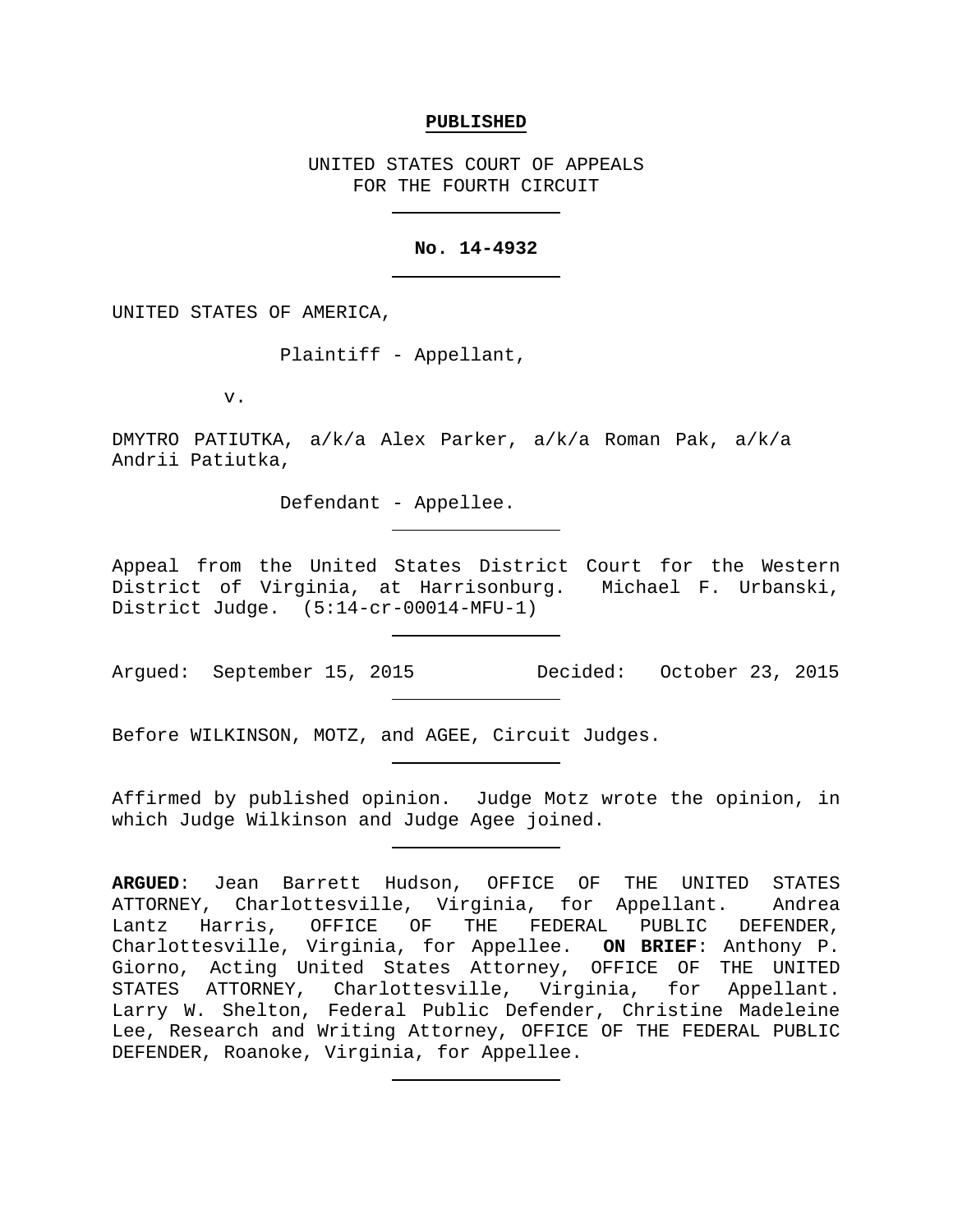DIANA GRIBBON MOTZ, Circuit Judge:

The district court granted Dmytro Patiutka's motion to suppress evidence flowing from a warrantless search of his vehicle. The Government challenges that ruling, asserting that the search was incident to an arrest or, in the alternative, fell within the automobile exception to the Fourth Amendment's warrant requirement. We affirm.

I.

On April 27, 2013, Virginia State Trooper G.S. Cox, while patrolling Interstate 81, observed an SUV with tinted windows and a tinted license plate cover, which potentially violated Virginia law. When the driver failed to maintain lane, the trooper pulled the car over. A video camera on the patrol car's dashboard recorded the stop.

Trooper Cox approached the car and asked the driver for his license. The driver, Dmytro Patiutka, handed him a Lithuanian driver's license with the name "Roman Pak." The trooper then asked Patiutka for his name and date of birth and later testified that Patiutka gave him a date that differed by eight years from the date on the driver's license. Although Trooper Cox testified that at this point he "believed [Patiutka] was lying to [him] about his identity," which he understood to be an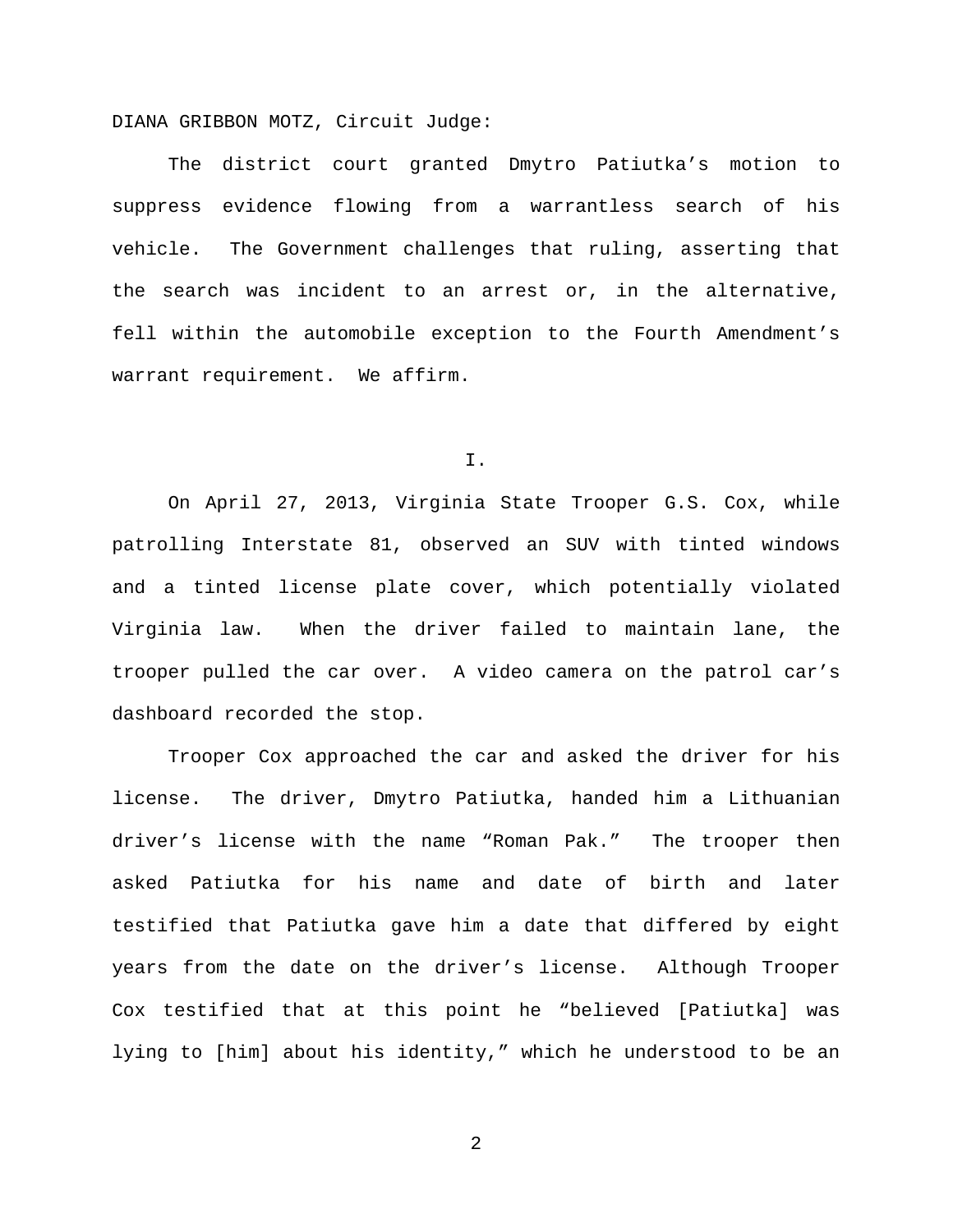arrestable offense in Virginia, the trooper asked no follow-up questions about Patiutka's purported lie.

Instead, Trooper Cox ran the information supplied by Patiutka through police databases and, after receiving no results, returned Patiutka's license, gave him verbal warnings for the tint violations, and told Patiutka to "have a nice day" and that he was "free to go." Trooper Cox later testified that, "[i]n [his] mind, [Patiutka] wasn't free to leave." Rather, the trooper intended to reengage Patiutka in conversation and obtain his consent to search the car.

As Patiutka began to walk back to his vehicle, Trooper Cox asked him if he would answer "a couple of questions real quick." The trooper then asked for and believed he received consent to search the car, and so signaled his fellow officers, who had by then arrived on the scene, to begin searching. As many as five other officers participated in the search, including Trooper Jerry Moore, a member of Trooper Cox's unit. Trooper Moore found a bag containing a credit card reader in the SUV's hatchback area and opened one of several large suitcases, revealing four new, unopened iPads sitting on top. Meanwhile, Patiutka asked Trooper Cox why the officers were searching his car. Trooper Cox answered, "I asked you could I search your car," to which Patiutka replied, "no, close the car." Trooper Cox responded by announcing, "hold on, hold on."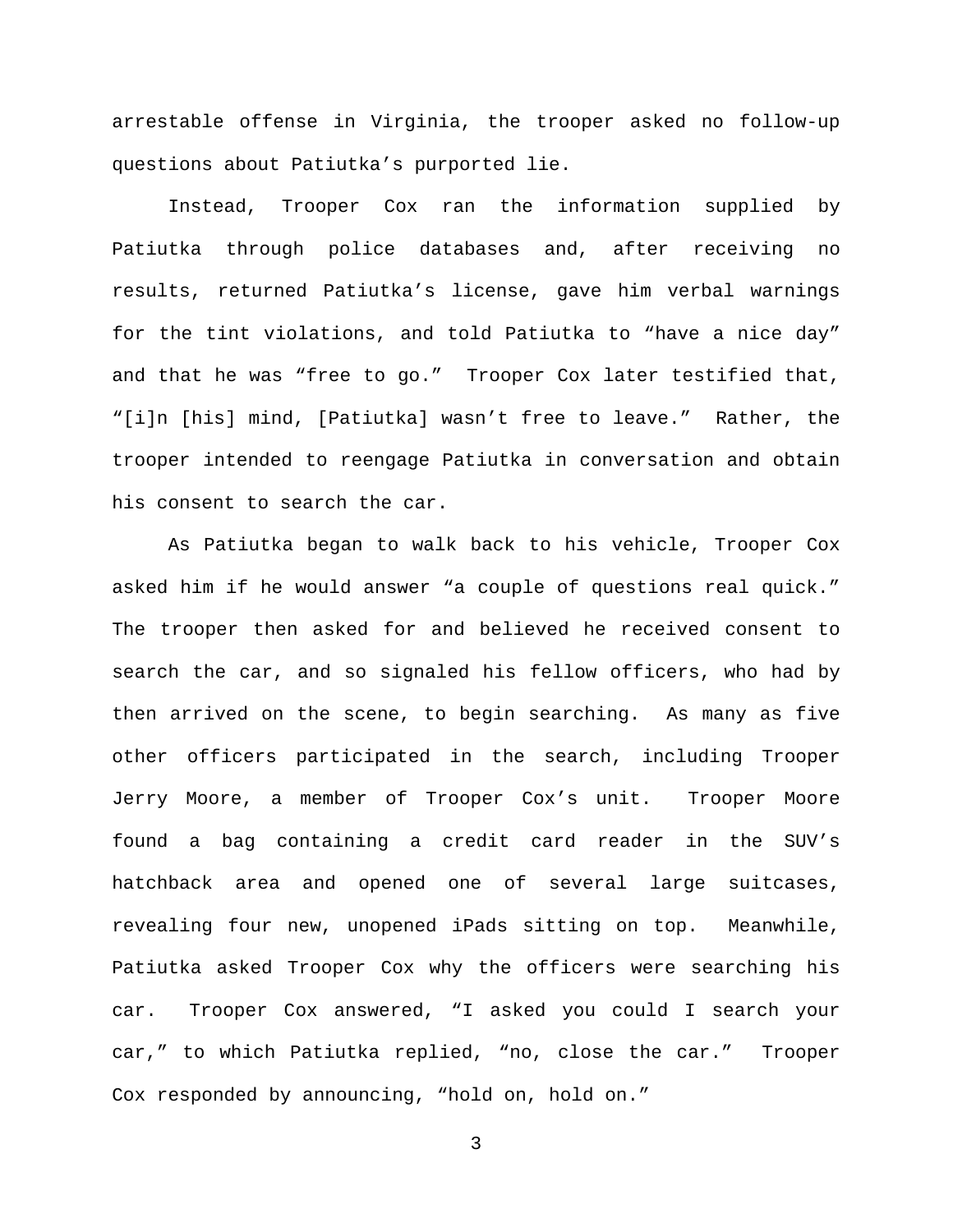Upon hearing this, Trooper Moore stopped searching for a moment, but then announced that he was placing Patiutka in "investigative detention." Based on this command, Trooper Cox handcuffed Patiutka and took him back to the patrol car. Trooper Moore later testified that he placed Patiutka only in investigative detention because he did not think he had probable cause to arrest Patiutka. But, given "the multiple iPads in the vehicle and the credit card reader" and Trooper Cox's conduct (the stop and request to search), Trooper Moore believed Patiutka was potentially involved in "criminal activity."

The officers continued to search the SUV for approximately fifty minutes; they found a credit card embosser, a credit card re-encoder, and numerous blank credit cards. At the conclusion of the search, Trooper Cox transported Patiutka to the state police station and, during the trip, read him his Miranda rights. At the station, Trooper Moore and two Secret Service agents conducted interviews of Patiutka, during which he made a number of incriminating statements.

That same day, Patiutka received traffic summonses for the state traffic violations for which he was pulled over: improper license plate cover, failure to maintain lane, and illegal window tint. Eight months later, on January 13, 2014, the Government filed a criminal complaint in federal court, charging Patiutka with access device fraud and aggravated identity theft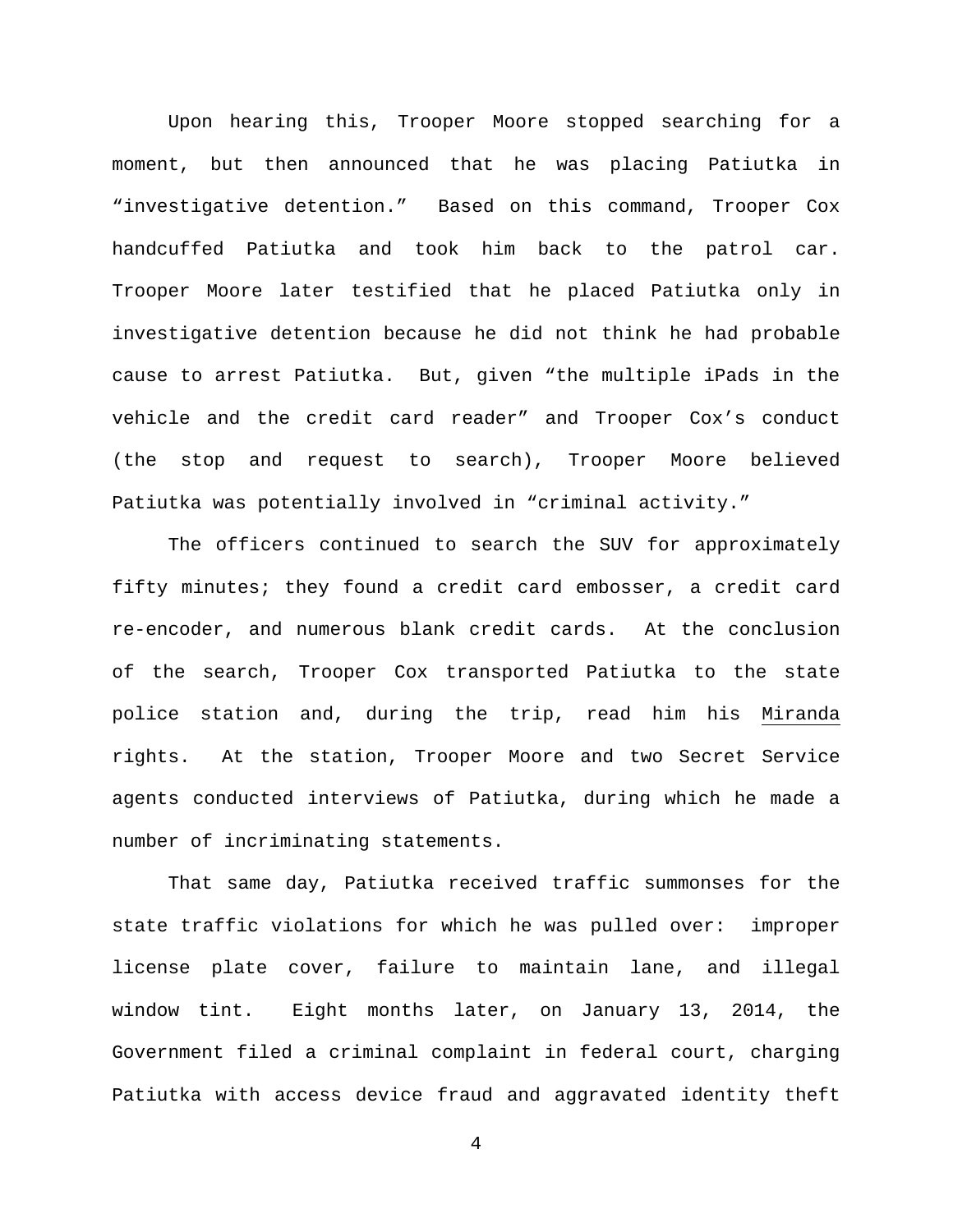in violation of 18 U.S.C. §§ 1029 and 1028A. On March 20, 2014, a grand jury indicted Patiutka on these charges.

Patiutka moved to suppress the physical evidence seized from his car as well as all statements and evidence that flowed from the warrantless search. At the suppression hearing, Trooper Cox testified that Patiutka gave a birth year of 1982, eight years earlier than the 1990 date on Patiutka's license, and that this caused the officer to believe Patiutka "was lying . . . about his identity." Trooper Cox further testified that even "if we hadn't of [sic] found anything in the vehicle, [Patiutka] would have ultimately been arrested for providing a false ID."

In the district court, the Government claimed that Patiutka's statements and the evidence found in his car were admissible under numerous exceptions to the Fourth Amendment's warrant requirement. In a lengthy written opinion, the district court rejected each of the Government's asserted justifications. The Government then filed this interlocutory appeal.

We review a district court's legal determinations underlying a grant of a motion to suppress de novo and its factual findings for clear error. United States v. Black, 707 F.3d 531, 537 (4th Cir. 2013). The Fourth Amendment protects "[t]he right of the people to be secure in their persons, houses, papers, and effects, against unreasonable searches and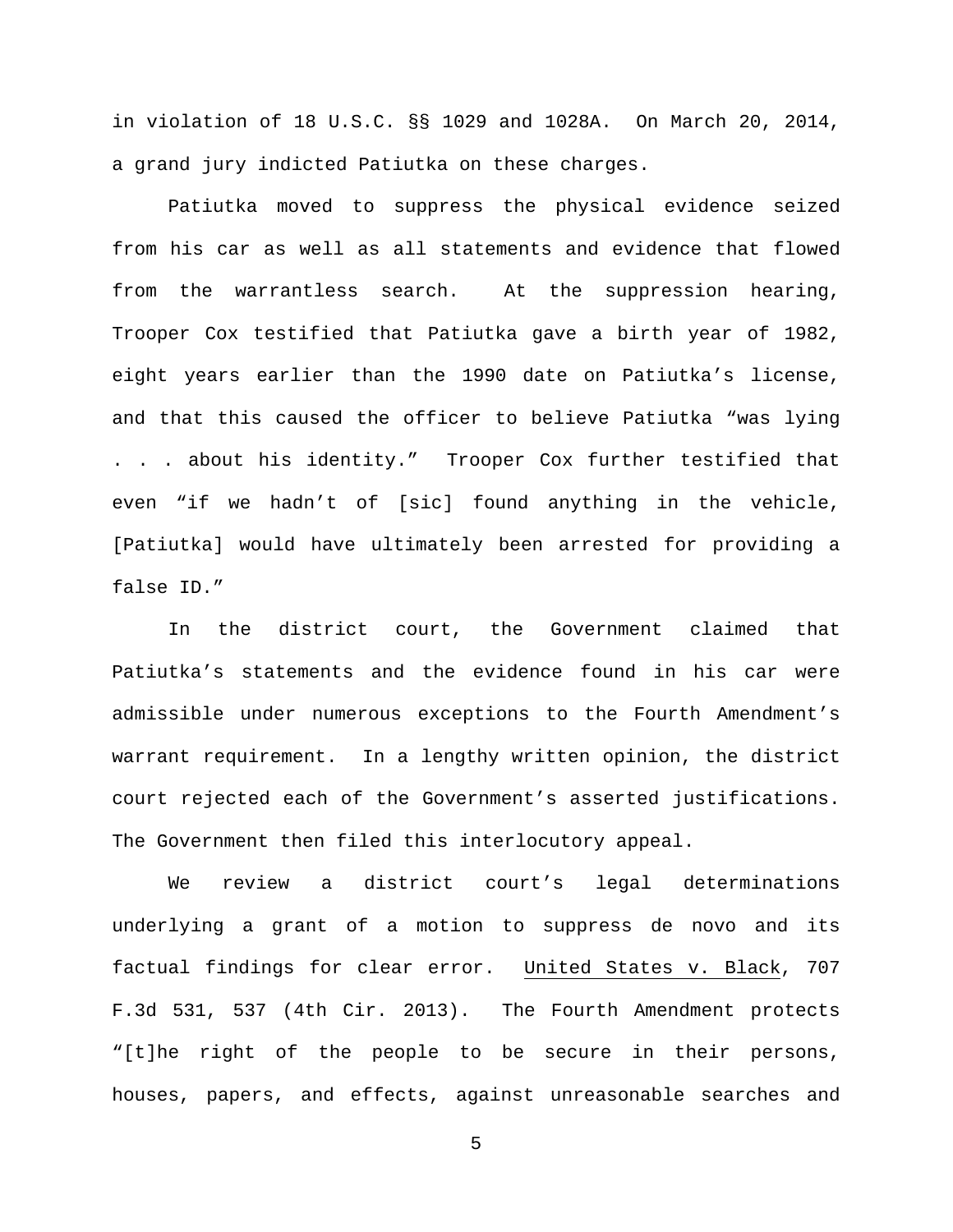seizures." U.S. Const. amend. IV. Warrantless searches are presumptively unreasonable "except in certain carefully defined classes of cases." Cady v. Dombrowski, 413 U.S. 433, 439 (1973) (internal quotation marks omitted).

Before us, the Government narrows its focus and asserts that two exceptions to the warrant requirement justified the warrantless search of Patiutka's car. We consider each in turn.

## II.

First, the Government argues that the search was incident to Patiutka's arrest.

Police officers may search a vehicle incident to a recent occupant's arrest when "the arrestee is within reaching distance of the passenger compartment at the time of the search or it is reasonable to believe the vehicle contains evidence of the offense of arrest." Arizona v. Gant, 556 U.S. 332, 351 (2009). A search may begin prior to an arrest, and still be incident to that arrest. Rawlings v. Kentucky, 448 U.S. 98, 111 (1980); United States v. Miller, 925 F.2d 695, 698 (4th Cir. 1991). However, police must have probable cause to arrest prior to beginning a search. See United States v. Han, 74 F.3d 537, 541 (4th Cir. 1996). This requirement ensures that the fruits of a warrantless search will not serve as justification for the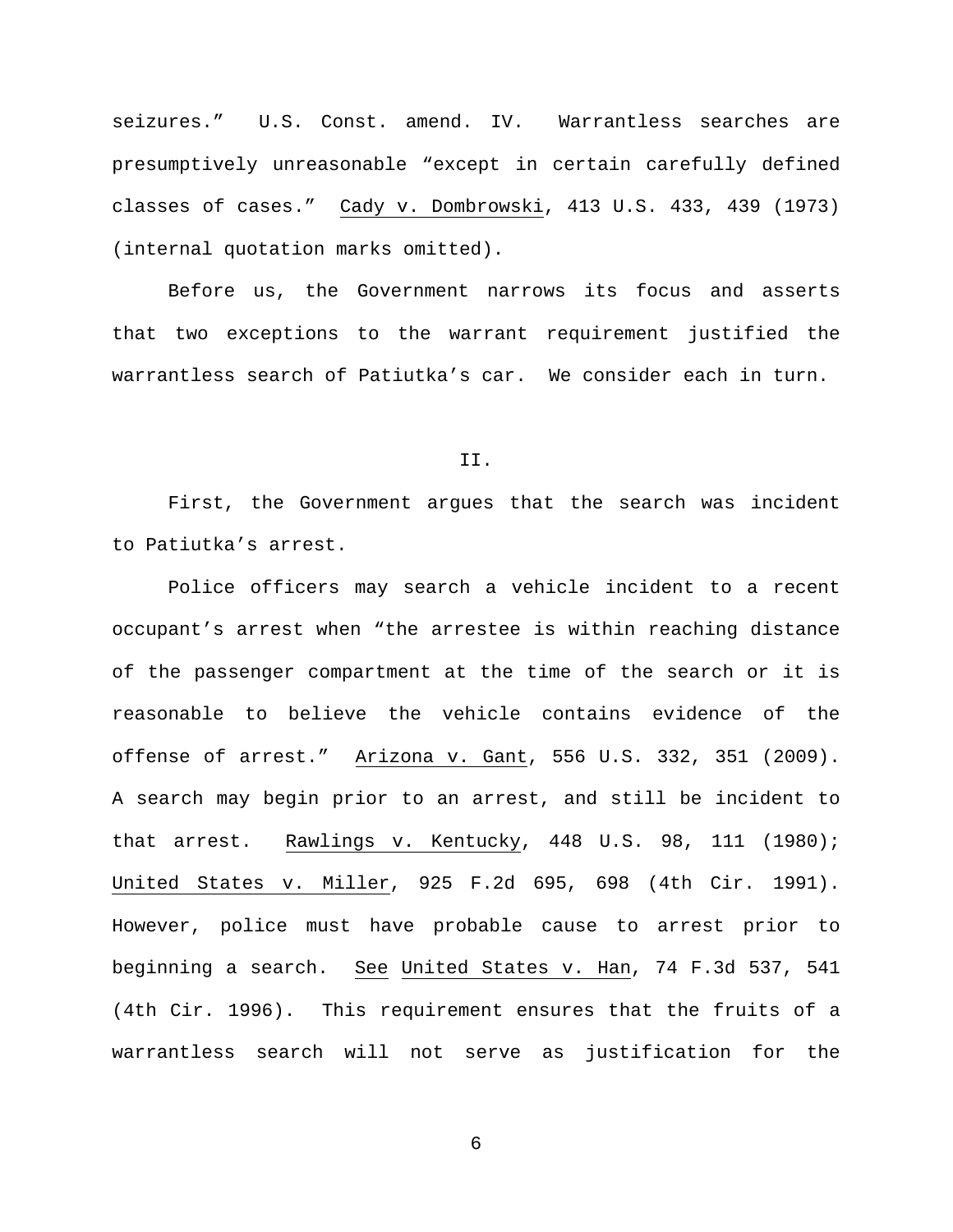arrest. See, e.g., Sibron v. New York, 392 U.S. 40, 62-63 (1968).

We note at the outset that the Government does not contend that the police conducted a search incident to Patiutka's arrest for access device fraud and aggravated identity theft, even though the challenged portion of the search (after withdrawal of consent) was initiated and conducted to obtain evidence of those crimes. Instead, the Government argues that Trooper Cox had probable cause to arrest Patiutka for the state offense of providing false identity information and that the search was valid as incident to Patiutka's arrest on that charge. Assuming that the record permits such an argument, and that the offense justifying a search incident to arrest can be different from the offense for which a defendant was arrested, the argument still fails.[1](#page-6-0) This is so because probable cause did not exist for the officers to arrest Patiutka for any offense at the moment he revoked consent.

<span id="page-6-0"></span><sup>&</sup>lt;sup>1</sup> The district court found that Patiutka was not arrested for the state false identity offense. And though the Government maintains on appeal that Patiutka was indeed arrested for the state offense of presenting "false identity information to a law enforcement officer," the Government concedes that the documents<br>evidencing that arrest "were not presented during the not presented during the suppression hearing proceedings." Appellant's Br. at 7 n.4. Moreover, we have no need to address the question of whether an offense justifying a search may differ from the offense for which a defendant was arrested, and decline to do so.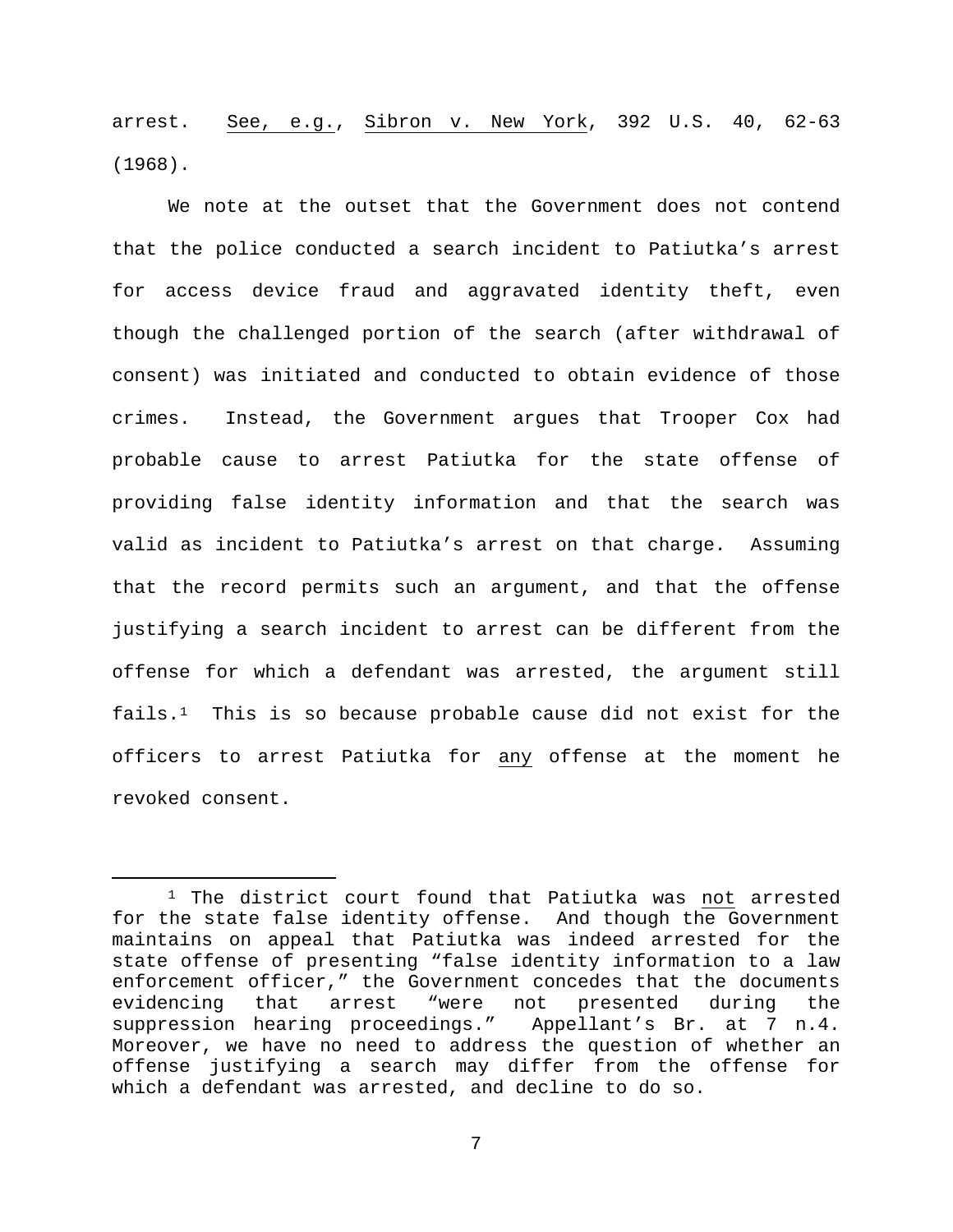The district court's factual findings forestall the Government's argument that the challenged search was incident to any arrest of Patiutka, as the court did not credit Trooper Cox's testimony as to the factual basis of his asserted authority to arrest Patiutka prior to the search. Rather, the court found the trooper's testimony unconvincing when weighed against verifiable evidence indicating that the trooper did not have probable cause to arrest Patiutka at that time. We can reverse only if this finding was clearly erroneous. Moreover, we must view the facts in the record in the light most favorable to Patiutka because he prevailed before the district court. United States v. Green, 740 F.3d 275, 277 (4th Cir. 2014). We owe "particular[] defer[ence] to a district court's credibility determinations, for 'it is the role of the district court to observe witnesses and weigh their credibility during a pre-trial motion to suppress.'" United States v. Abu Ali, 528 F.3d 210, 232 (4th Cir. 2008) (quoting United States v. Murray, 65 F.3d 1161, 1169 (4th Cir. 1995)).

At the suppression hearing, the Government had the burden of proving by a preponderance of the evidence that Trooper Cox had probable cause to arrest Patiutka. See Coolidge v. New Hampshire, 403 U.S. 443, 455 (1971). In concluding that the Government did not meet its burden, the district court relied on the video of the stop. The court noted that the video showed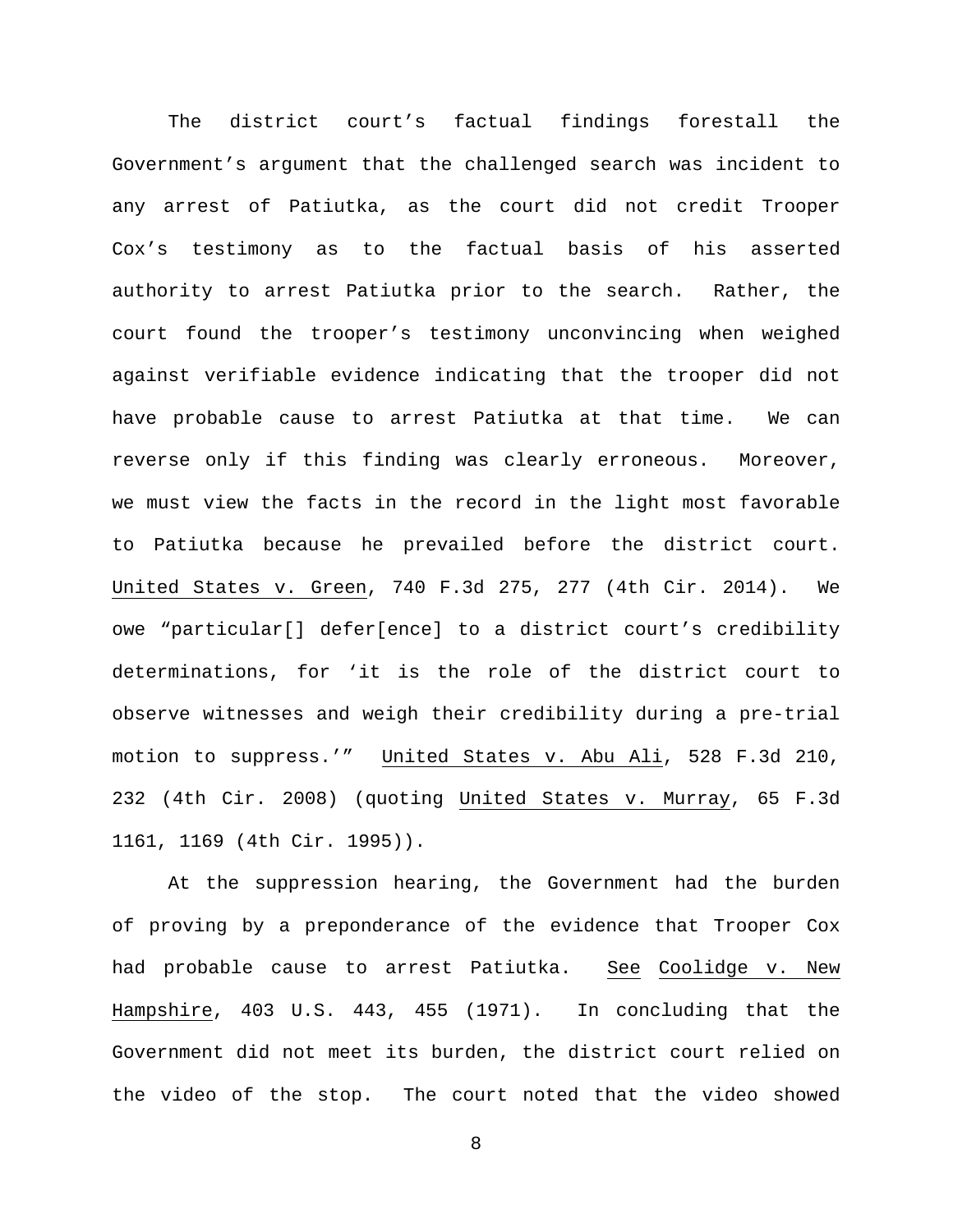that Trooper Cox asked Patiutka no follow-up questions regarding Patiutka's purported lie as to his birthdate, but rather handed the license back to Patiutka and told him he was "free to go." The video also showed that after Trooper Cox asked for (and believed he received) Patiutka's consent to search, the trooper immediately called off the search when Patiutka objected, suggesting that the only basis for the search was consent. And the video did not substantiate the existence of the primary evidence the Government relied on in asserting that Trooper Cox did have probable cause. That evidence was the trooper's testimony that Patiutka supplied a different birthdate than the date on his license. The district court found that, because of highway traffic noise, a barking police dog, and Patiutka's pronounced foreign accent, the video did not reveal exactly what Patiutka said was his birthdate. For these reasons, the court concluded, "I don't believe there's sufficient probable cause to arrest him based on . . . the evidence that I have seen after hearing the officer's testimony and after viewing that video." We discern no error in this finding.

We hasten to add it does not follow that we believe, or that the district court believed, that Trooper Cox lied about the date. Even Patiutka argues only that the trooper was "mistaken and that probable cause didn't exist at that time." The district court expressly held that it did not "doubt the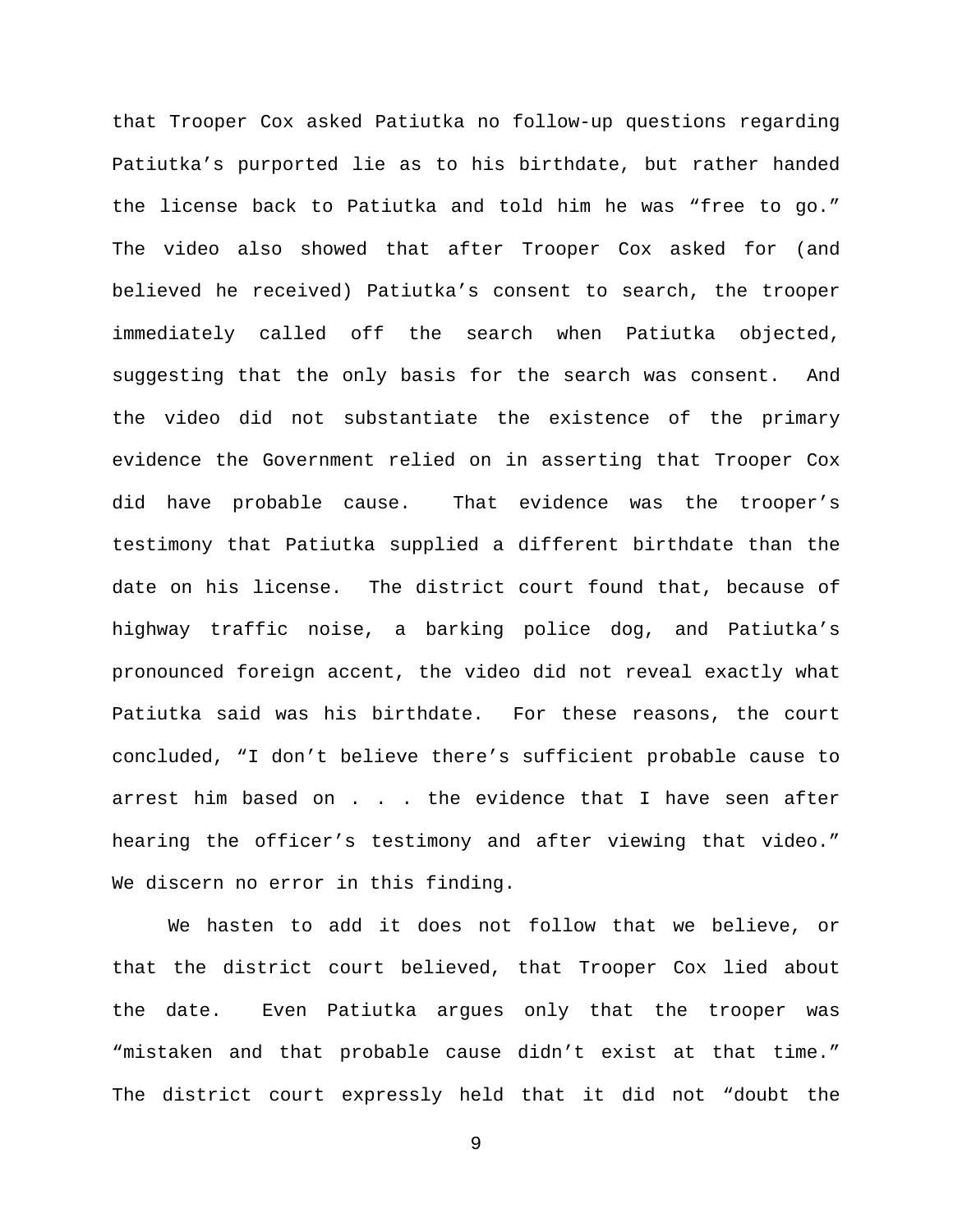good faith" of the troopers. The court simply concluded, as it was entitled to do on these facts, that the Government had failed to meet its burden of proof.

The absence of probable cause to arrest Patiutka for any offense[2](#page-9-0) at the moment Trooper Moore decided to continue the search without Patiutka's consent renders the search incident to arrest exception inapplicable here. See, e.g., Han, 74 F.3d at 541. Probable cause to arrest arose only after the officers discovered the blank credit cards, credit card embosser, and other evidence of identity theft and fraud. A finding that this search was incident to Patiutka's subsequent arrest would permit the Government "to justify the arrest by the search and at the same time to justify the search by the arrest." Johnson v. United States, 333 U.S. 10, 16-17 (1948). The Fourth Amendment forbids this type of unreasonable search.

#### III.

Next, the Government argues that the warrantless search was valid under the automobile exception to the warrant requirement.

<span id="page-9-0"></span> $2$  As noted above, the Government does not argue that at the time Patiutka revoked consent the officers had probable cause to arrest him for any offense other than the false identity<br>offense. Thus, the Government does not contend that it had Thus, the Government does not contend that it had probable cause to arrest Patiutka for access device fraud or aggravated identity theft, the offenses for which he was later charged.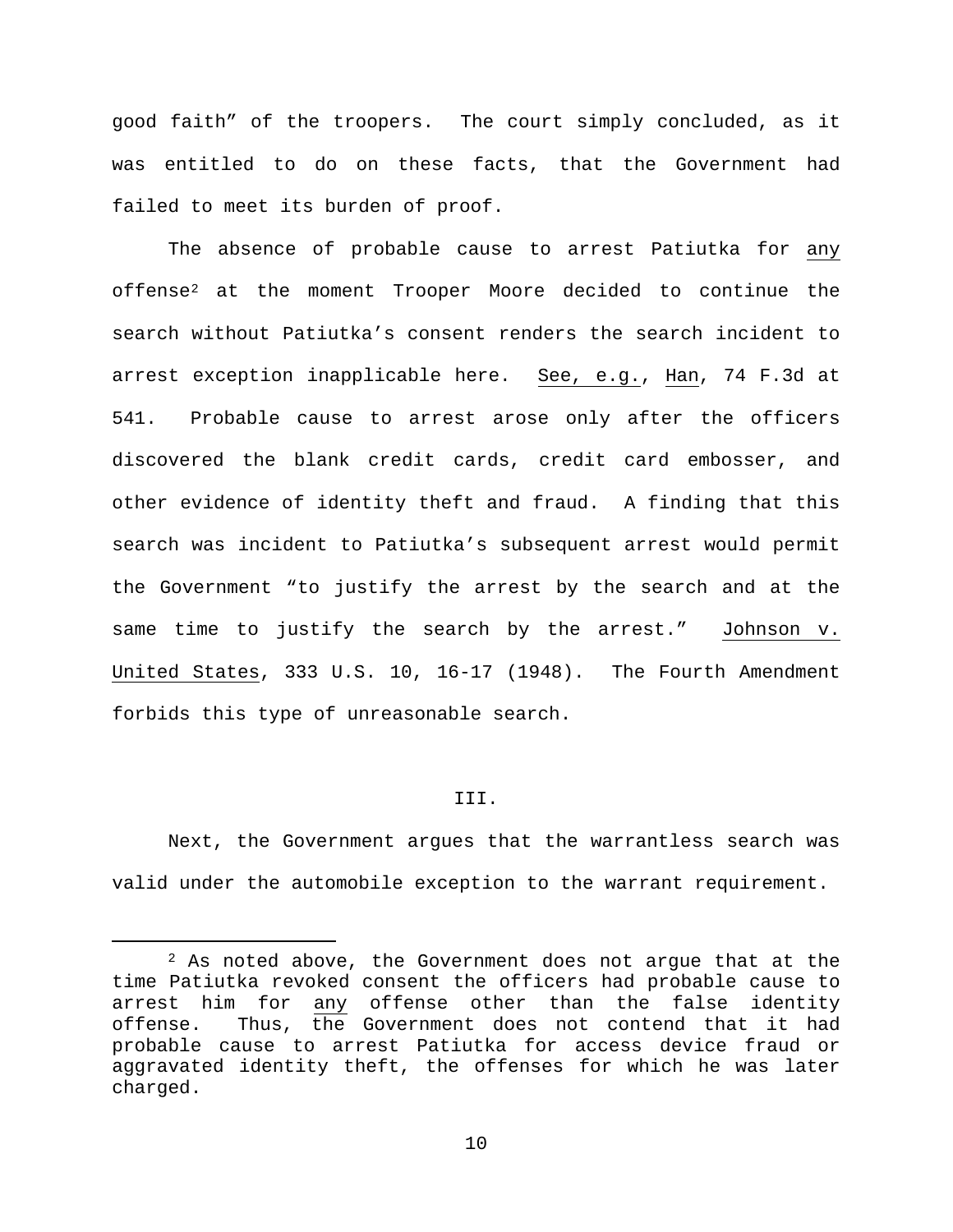Police officers do not need a warrant to search an automobile if they have probable cause to believe it contains evidence of criminal activity. United States v. Ross, 456 U.S. 798, 809 (1982). Probable cause exists when "the known facts and circumstances are sufficient to warrant a man of reasonable prudence in the belief that contraband or evidence of a crime will be found." Ornelas v. United States, 517 U.S. 690, 696 (1996). Probable cause deals in probabilities that "are not technical; they are the factual and practical considerations of everyday life on which reasonable and prudent men, not legal technicians, act." Brinegar v. United States, 338 U.S. 160, 175 (1949). Under the automobile exception, police officers may search for evidence of any crime, not just of the offense that provided the basis for the arrest. United States v. Baker, 719 F.3d 313, 319 (4th Cir. 2013).

When Trooper Moore decided to continue to search the SUV without Patiutka's consent, the district court found that he was aware of the following facts: "(1) for reasons unknown to [Trooper Moore], Trooper Cox [had] requested a search of the vehicle; (2) there were three suitcases in the back of Patiutka's vehicle; (3) one bag contained a credit card reader; [and] (4) a larger suitcase had four new iPads on top of it."

A.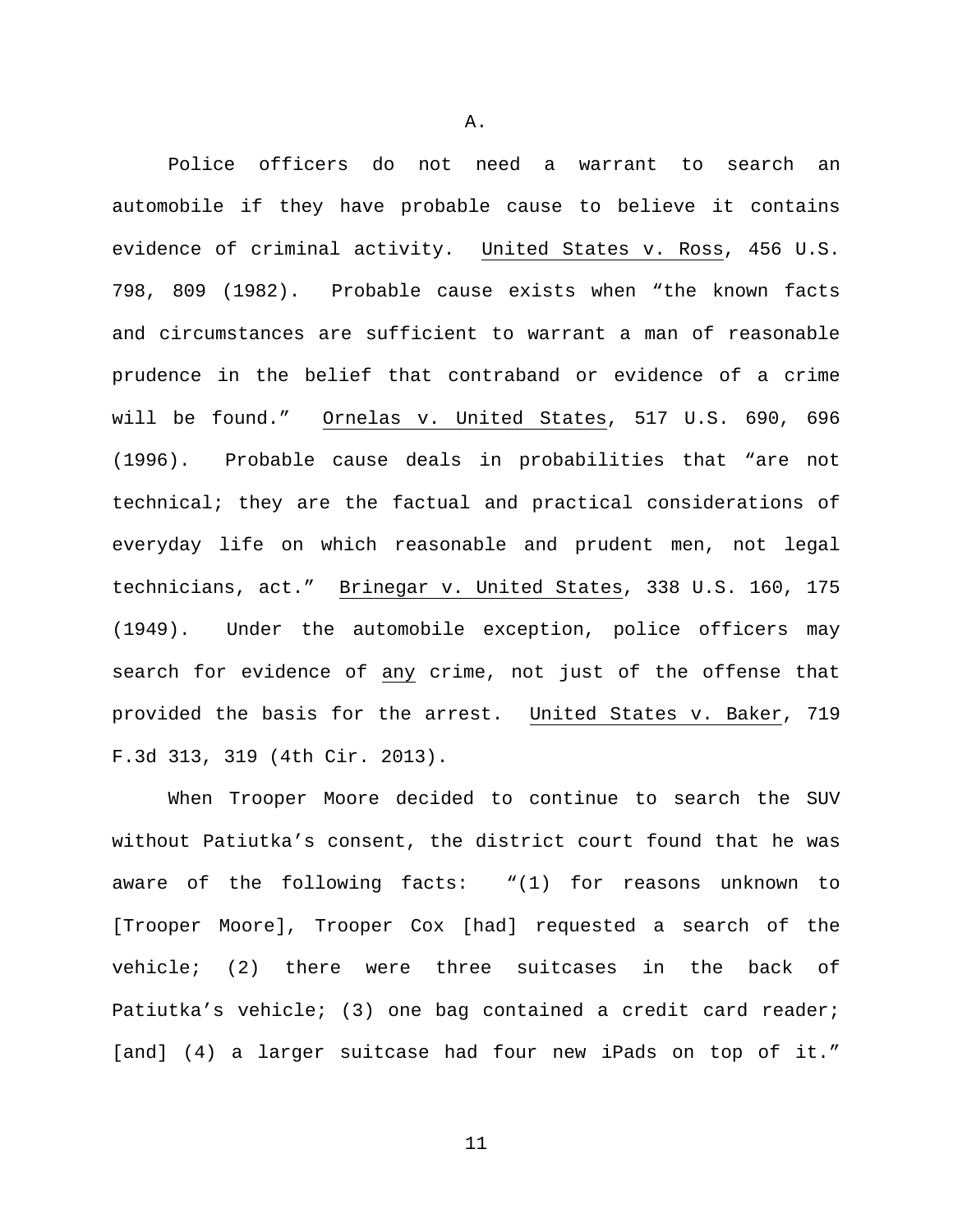The court concluded that these facts did not provide an objective basis for probable cause to search.

We agree. A driver could legally possess the credit card reader and iPads that Trooper Moore had uncovered at that point. While the trooper found their combination and placement suspicious, innocuous explanations for a driver's possession of these items abound. For example, many small business owners now utilize iPads with attached credit card readers in lieu of traditional point-of-sale systems. To be sure, that is not how Patiutka intended to employ the iPads, but neither Trooper Moore nor any of the officers present asked Patiutka about the items.<sup>[3](#page-11-0)</sup>

Like the district court, we acknowledge that the facts known to Trooper Moore when he ordered the search to continue "may well meet the standard for a reasonable articulable suspicion." If so, the correct course of action would have been for the troopers to question Patiutka about the contents uncovered during the consensual search. Additional information arising out of this conversation could potentially have supported probable cause to search. But neither Trooper Moore nor any of the other troopers participating in the search paused

<span id="page-11-0"></span> <sup>3</sup> Additionally, Trooper Moore could not infer evidence of a basis for a warrantless search from the fact that Trooper Cox had asked Patiutka if the police could search the car. Trooper Cox testified that he may ask permission to search a car when he lacks probable cause.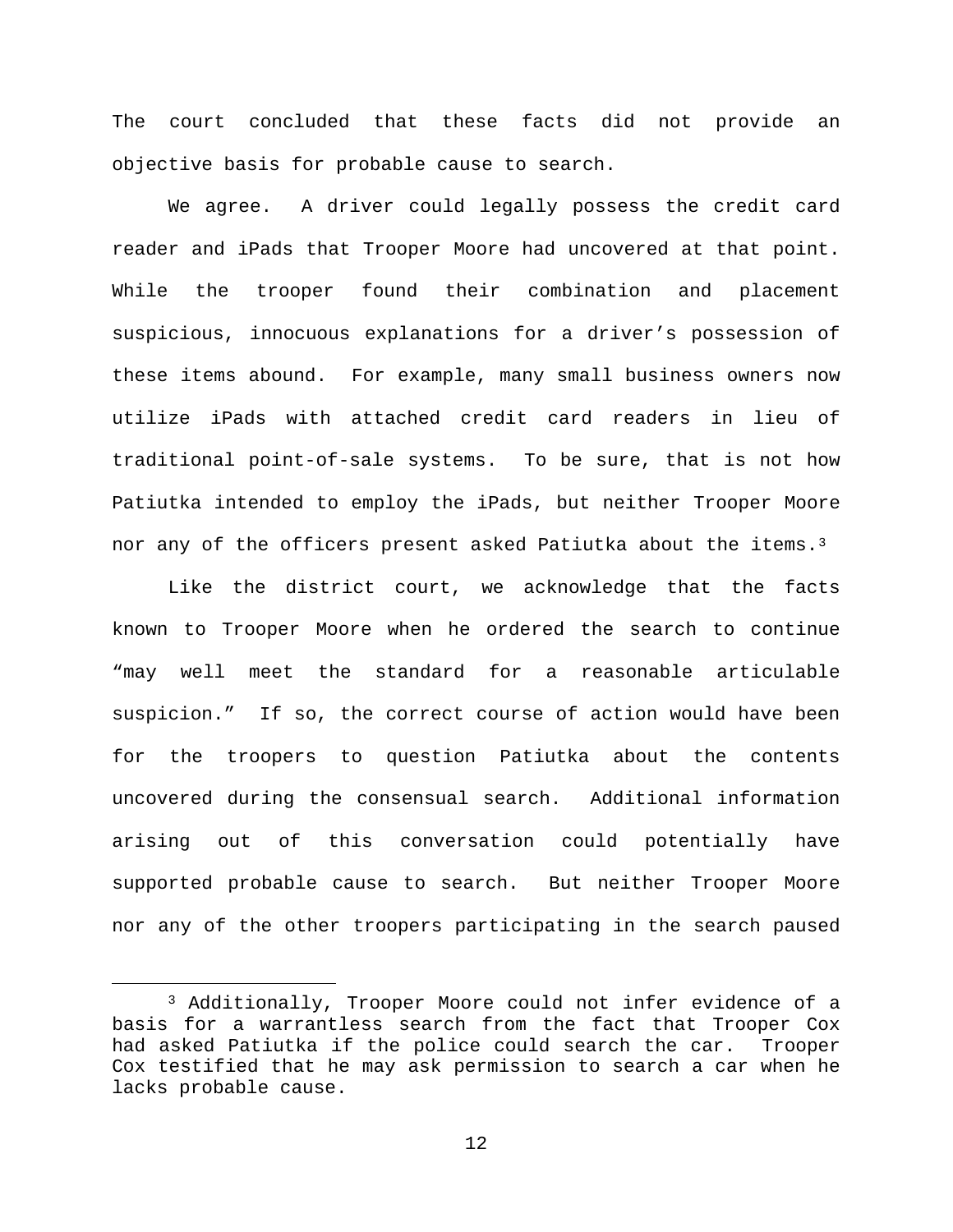to speak with Patiutka before placing him in handcuffs and resuming the search. Because the automobile exception requires that the police have probable cause (not just reasonable articulable suspicion) to search, the exception does not apply here.

# B.

The Government contends that an additional piece of information provided Trooper Moore with sufficient knowledge to support probable cause to search. Invoking the collectiveknowledge doctrine, the Government insists that Trooper Cox's suspicions regarding Patiutka's potentially false identification should be imputed to Trooper Moore. The Government's theory is that, when combined with the other pieces of information known independently to Trooper Moore, these facts tip the scale in favor of probable cause. The district court declined to apply the collective-knowledge doctrine here because the officers "simply did not communicate with each other." We agree with the district court that the doctrine does not save this search, but for the alternative reason that, as we explained above, Trooper Cox had no probable cause to communicate to a fellow officer.

The collective-knowledge doctrine "simply directs [a court] to substitute the knowledge of the instructing officer or officers for the knowledge of the acting officer; it does not permit [a court] to aggregate bits and pieces of information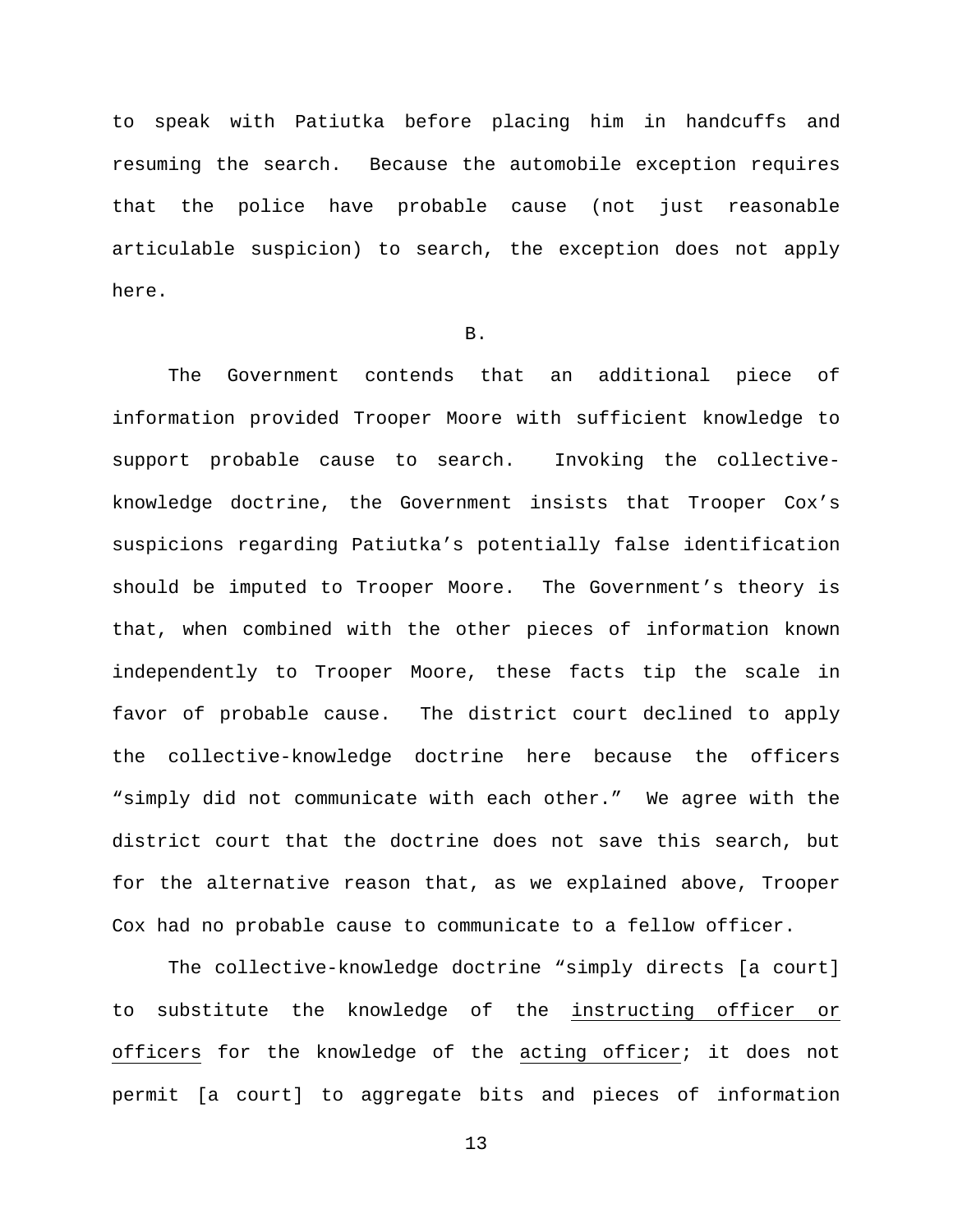from among myriad officers." United States v. Massenburg, 654 F.3d 480, 493 (4th Cir. 2011). In Massenburg, we rejected a more expansive version of the doctrine that the Government had proposed and that several circuits have adopted because "[u]nder th[at] proposed rule, it would be irrelevant that no officer had sufficient information to justify a search or seizure." Id. Thus in Massenburg we held that the instructing officer alone must have sufficient information to justify an arrest or search in order for the acting officer to benefit from the collectiveknowledge doctrine. Id. at 495-96.

In sum, the same credibility determination by the district court that precludes application of the search incident to arrest exception also thwarts the Government's collectiveknowledge argument. Here the district court found that the instructing officer, Trooper Cox, did not have probable cause to arrest Patiutka when he initiated the search. Rather, the search proceeded solely on the basis of Patiutka's consent. When Patiutka revoked his consent, Trooper Cox halted the search, indicating to the other officers that a basis for the search no longer existed. The record evidence is clear that Trooper Moore understood that Trooper Cox, the instructing officer, had halted the search. Nonetheless, Trooper Moore determined to continue the search. Massenburg teaches that "the only officer making a reasonable suspicion or probable cause